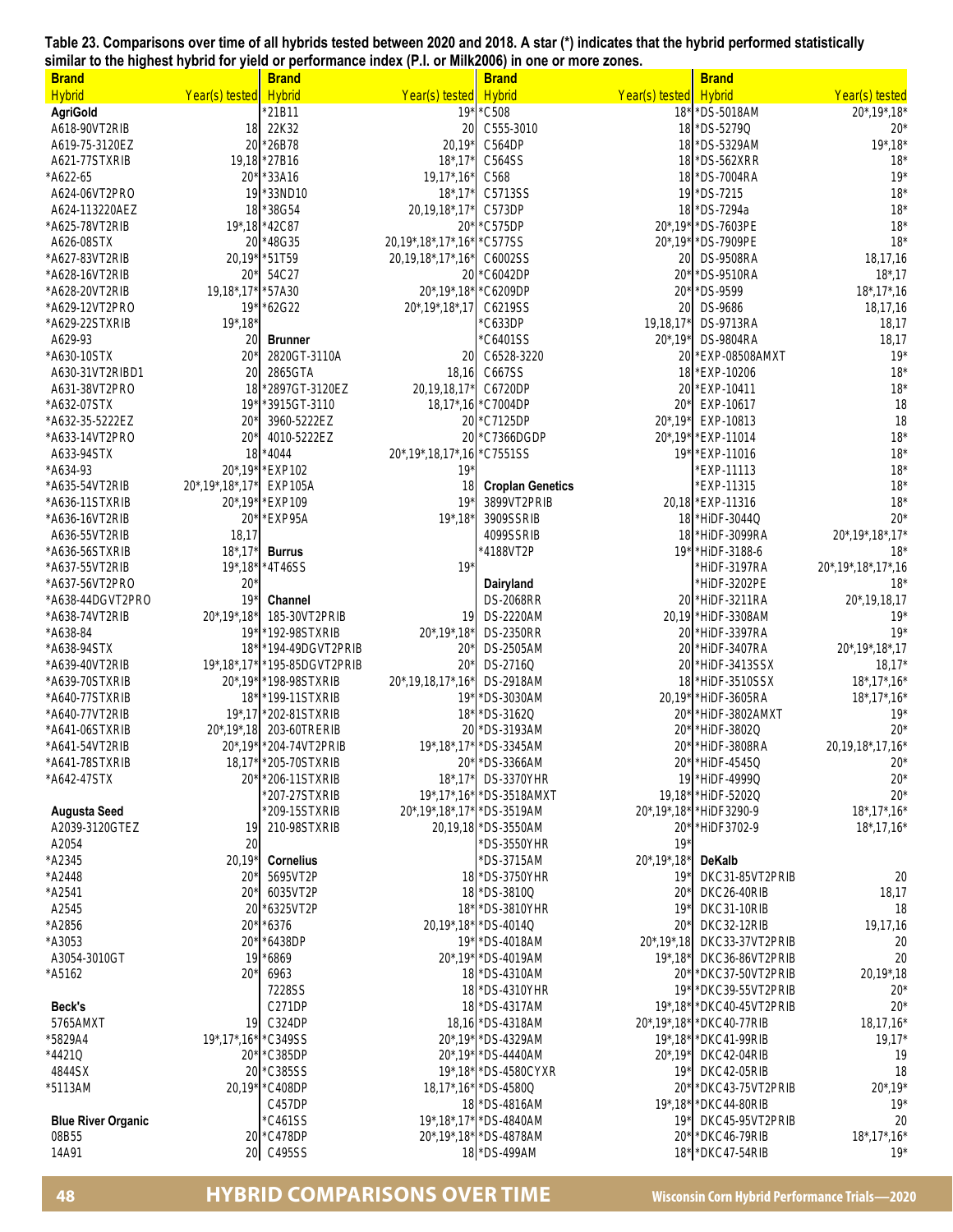**Table 23 (continued). Comparisons over time of all hybrids tested between 2020 and 2018. A star (\*) indicates that the hybrid performed statistically similar to the highest hybrid for yield or performance index (P.I. or Milk2006) in one or more zones.** 

| <b>Brand</b>                     |                                              | <b>Brand</b>                         |                          | <b>Brand</b>                         |                                 | <b>Brand</b>                     |                                 |
|----------------------------------|----------------------------------------------|--------------------------------------|--------------------------|--------------------------------------|---------------------------------|----------------------------------|---------------------------------|
| <b>Hybrid</b>                    | Year(s) tested                               | <b>Hybrid</b>                        | Year(s) tested           | <b>Hybrid</b>                        | Year(s) tested                  | <b>Hybrid</b>                    | Year(s) tested                  |
| DKC48-95VT2PRIB                  | 20                                           | <b>FS 5704X RIB</b>                  | 20                       | 8855                                 | 19.18.17                        | G97N86-3110                      | $18^*$ , $17^*$                 |
| *DKC49-44SSRIB                   |                                              | 20,19* FS 57ZX1 RIB                  | $19^*$ , 18              | 8885GTCBLLBL                         | 19                              | *G97N86-3220 EZ1                 | $20^*$ , 19                     |
| *DKC50-08RIB                     |                                              | 18,17* FS 5892V RIB                  | $20*$                    | 8972                                 | 18,16                           | G99E68-5122 EZ1                  | 20                              |
| *DKC51-38RIB                     |                                              | 18.17* * FS 58G00                    | $18*$                    | 8978GT                               | 19,18                           |                                  |                                 |
| *DKC51-91RIB                     | $18^*$                                       | <b>FS 58R49</b>                      | 18                       | <b>EXP095</b>                        | 18                              | <b>Great Harvest Organics</b>    |                                 |
| *DKC51-98SSRIB                   | $20^{\circ}$                                 | *FS 58RL1 EZR                        | $19*$                    |                                      |                                 | 47N2                             | $18*$                           |
| DKC52-34SSRIB                    | 20                                           | *FS 5909D2A EZR                      | $20*$                    | <b>Foundation Organic</b>            |                                 | *52F3                            | $18*$                           |
| *DKC52-35RIB                     | 19 <sup>°</sup>                              | *FS 59VL1 EZR                        | $19^*$ , $17^*$          | 8749UNT                              |                                 | 18 * 55E4                        | $18*$                           |
| *DKC52-68RIB                     | $18^*$ , $17^*$ , $16^*$                     | *FS 60UX1 RIB                        | $20^*$ , 19 $*$ , 18 $*$ | *8749UT                              | $19^*$ , 18                     | *55G3                            | $18*$                           |
| *DKC53-27SSRIB<br>*DKC54-64SSRIB | $20^*$                                       | 20,19* FS 6106X RIB<br>*FS 6107T     | $20*$<br>$20*$           | *8855UT<br>*EXP103                   | $18^*$ , 17<br>$18*$            | <b>Hi Fidelity Genetics</b>      |                                 |
| *DKC54-65RIB                     | 19 <sup>′</sup>                              | *FS 6194V RIB                        | $20^*$ , 19 $*$          | *EXP95FM                             | $20*$                           | <b>HFG0951</b>                   | 20                              |
| *DKC55-37SSRIB                   | $20^*$ , 19 $^*$                             | *FS 6299L2 EZR                       | $19*$                    | EXP98-80                             | 19                              | <b>HFG1001</b>                   | 20                              |
| *DKC55-53RIB                     |                                              | 19* * FS 62RL1 EZR                   | $18*$                    | <b>HDC106</b>                        | 18                              | <b>HFG1051</b>                   | 20                              |
| *DKC55-84RIB                     |                                              | 18*,17* * FS 62ZX1 RIB               | $19^*$ , 18              | *ORG7700                             | $20^*$ , 19*                    |                                  |                                 |
| *DKC56-65SSRIB                   | $20^{\circ}$                                 | *FS 6395VDG RIB                      | $20*$                    | *ORG8305                             | $20^*$ , 19 $*$                 | Jung                             |                                 |
| *DKC58-06RIB                     |                                              | 19,18*,17*,16* * FS 63ZX1 RIB        | 19,18,17,16*             | *ORG8500                             | 20*, 19*, 18*, 17*              | 31DP308                          | 19,18,17                        |
| *DKC58-34SSRIB                   |                                              | 20*,19,18 FS 6406X RIB               | 20                       | *ORG8507                             | 20*,19,18*,17,16*               | 32DP300                          | 20,19                           |
| *DKC59-07SSRIB                   |                                              | 20*,19*,18 * FS 64SX1 RIB            | 19*, 18*, 17, 16         | ORG8513                              |                                 | 19 * 3316R                       | $20*$                           |
| *DKC59-81SSRIB                   |                                              | 20*,19 * FS 6595V RIB                | $19*$                    | *ORG8650                             | $20^*$ , 19 $*$                 | *36DP310                         | $20^*$ , 19*                    |
| *DKC60-67RIB                     | $19,16*$                                     |                                      |                          | *ORG8700                             | $18,17,16*$                     | *36DP318                         | 20,19*,18,17                    |
| *DKC60-87RIB                     | $18^*$ , 17                                  | <b>Federal Hybrids</b>               |                          | *ORG8799                             | $20^*$ , 19                     | 37SS328                          | 19,18                           |
| *DKC61-41VT2PRIB                 | 20*,19*                                      | 3190VT2P                             |                          | 18 * ORG8801                         | 20*, 19*, 18*, 17*, 16          | *39DP338                         | 20,19,18*                       |
| *DKC62-20RIB                     | $19^*$ , $17^*$                              | 3510VT2P                             | 20                       |                                      |                                 | 40DP401                          | $20*$                           |
| *DKC63-60RIB                     | 18,17                                        | 3570VT2PRIB                          | 19,18,17                 | Frontiersmen                         |                                 | 41DP400                          | $20^*$ , 19                     |
| *DKC63-90RIB<br>*DKC63-91VT2PRIB | 19 <sup>°</sup><br>$20^{\circ}$              | 3660GT3011A<br>3790VT2PRIB           | 19,18,17,16<br>20,19,18  | 081-Y0-3110A                         |                                 | *42DP419<br>19 * 46SS427RIB      | $19,18*$<br>$19,18^*$ , 17 $*$  |
| *DKC64-34RIB                     | 19 <sup>°</sup>                              | 3810VT2P                             | 20                       | 082-S8RR                             | 20                              | *46SS428                         | $20^*$ , 19, 18 $*$             |
| DKC64-44SSRIB                    | 20                                           | 3880VT2PRIB                          | $20^*$ , 18, 17          | 087-E7VT2P                           | 19                              | *47DP410                         | 20,19*                          |
|                                  |                                              | 3890VT2P                             | 18                       | *090-H8VT2P                          | $19,18*$                        | *47DP411                         | $20*$                           |
| <b>DuPont Pioneer</b>            |                                              | 4010VT2P                             | 20                       | 094-D7                               |                                 | 18,17 * 47DP429                  | $20^*$ , 19, 18*                |
| *P0157AMX                        | $18^*$ , 16                                  | *4160VT2PRIB                         | 20*, 19*, 18*, 17*, 16   | *096-R8VT2P                          | 20,19*,18*                      | *48DP420                         | $20^*$ , 19*                    |
| *P0306AM                         | 19,18'                                       |                                      |                          | *100-W0VT2P                          | $20^*$ , 19 $*$                 | 48SS420                          | 19                              |
| *P0306Q                          | $20^{\circ}$                                 | *4190VT2PRIB                         | $19,18*$                 | 103-E8                               | 18                              | 48SS439                          | 18                              |
| *P0421AM                         | $20^{\circ}$                                 | *4240CONV                            | 20 <sup>3</sup>          | 107-A0GENSS                          |                                 | 20 *49DP441                      | $20*$                           |
| *P0574AMXT                       | 19,18                                        | *4240VT2PRIB                         | $19^*$ , 16              |                                      |                                 | 49SS437RIB                       | 20*, 19*, 18*, 17*, 16          |
| *P0783XR                         | $18^{\circ}$                                 | *4300VT2PRIB<br>*4310VT2P            | 20 <sup>3</sup><br>$20*$ | <b>Golden Harvest</b><br>G00H12-3010 |                                 | AD178RIB                         | $19,18^{\ast},17^{\ast},16$     |
| *P8736AM<br>*P9188AM             | $20^{\circ}$                                 | 4470VT2PRIB                          | 18,17,16                 | G02K39-3120 EZ                       |                                 | 19 * 4D331RIB<br>19 * 4D381RIB   | $18^*$ , 17, 16<br>20*,19,18,17 |
| *P9492AM                         | $20^*$ , 18, 16*<br>$20^*$ , 19 $*$ , 18 $*$ | *4580VT2PRIB                         | 20,19*,18*,17*           | *G02K39-5122 EZ1                     | $20^*$                          | *51SS500                         | 20,19*                          |
| P9608Q                           |                                              | 20 * 4680VT2PRIB                     |                          | 19*,18*,17* * G03C84-3120 EZ1        |                                 | 18,17* * 51SS509                 | $19^*$ , $18^*$                 |
| *P9772AM                         |                                              | 20* * 4700SS                         |                          | 19* * G03R40-3110                    |                                 | 19* * 52SS501                    | $20*$                           |
| P9880AMXT                        | 20                                           | *4780VT2P                            | $18*$                    | G03R40-5222 EZ1                      | 20                              | *52SS507RIB                      | $19^*$ , 18, 17*                |
| *P9998AMXT                       | $19^*$ , $18^*$                              | 4880VT2PRIB                          |                          | 20,19 * G04S19-3010                  | $18*$                           | *53DP511                         | $20*$                           |
| P0389                            | 19                                           | 4990SS                               | 18 <sup>°</sup>          | *G04S19-3122 EZ                      | $19*$                           | *53SS517RIB                      | $19, 18, 17*$                   |
|                                  |                                              | 4990VT2PRIB                          | 19                       | G05K08-3010                          |                                 | 19 * 53SS521                     | $20*$                           |
| <b>FS InVISION</b>               |                                              | 1999SS <sup>'</sup>                  | $18^*$                   | G06Q68-3220 EZ1                      | 18                              | *54SS528                         | $19^*$ , 18, 17*                |
| <b>FS 3508V RIB</b>              | 20                                           | *4999VT2PRIB                         | $20^*$ , 19 $*$          | G07A24-3010                          | 18                              | *55DD520                         | $20*$                           |
| *FS 35SV1 RIB                    | 19,18*,17                                    | *5000VT2P                            | $19*$                    | *G08M20-3120 EZ                      | $19*$                           | 56SS531                          | 20                              |
| *FS 37TV1 RIB<br>*FS 4008V RIB   | $20^*$                                       | 20*,19*,18* * 5005SSRIB<br>5060SSRIB | $20^*$<br>18             | *G09Y24-3220A EZ<br>*G10D21-3330 EZ1 | $19^*$ , $18^*$<br>$20*$        | *56SS538<br>*57SS530             | 20*, 19*, 18*<br>$20^*$ , 19*   |
| *FS 41TV1 RIB                    | $19^*$ , $18^*$                              | *5280SSRIB                           | $18^*$ , 17              | G10L16-3330A                         | 20,19                           | *58SS529                         | $20^*$ , 19, 18                 |
| *FS 43RA1 EZR                    | $18^{\circ}$                                 | *5280VT2PRIB                         | $20^*$ , 19 $*$          | *G10T63-3120 EZ                      | 19*, 18*, 17*, 16*              | *58SS537RIB                      | 19*, 18, 17, 16                 |
| *FS 4507V RIB                    | $20*$                                        | 5300VT2PRIB                          | 20                       | *G12S75-5122 EZ1                     | $20*$                           | *59SS581                         | $20*$                           |
| FS 45SV1 RIB                     | 19,18                                        | *5370SSRIB                           | $18, 17, 16*$            | *G12W66-3000GT                       | $18^*$ , 17, 16 $*$             | 61SS608                          | 19,18,17                        |
| *FS 46RL0 EZR                    | 18,17'                                       | *5370VT2PRIB                         | $20^*$                   | *G12W66-3122 EZ                      | $19*$                           | 7S331RIB                         | 18                              |
| *FS 47TV1 RIB                    | $20^*$ , 19 $*$ , 18                         | 5480CONV                             |                          | 20 * G14N11-5222                     | $20^*$                          | *7S378RIB                        | $20^*$ , 19, 18                 |
| *FS 5098X RIB                    |                                              | 20*,19* * 5570SSRIB                  | $18^*$ , $17^*$          | G84J92-3120A-EZ1                     | 20                              | *7S522RIB                        | 19,18,17*                       |
| *FS 51QX1 RIB                    | 20,19,18*                                    | *5570VT2PRIB                         | $20^*$                   | G85Z56-3220 EZ1                      | 20                              | *7S744RIB                        | $19^*$ , 18, 17 $^*$            |
| *FS 52RL0 EZR                    | $18^*$ , $17^*$                              | *5690VT2PRIB                         | $20^*$ , 19 $*$          | G89A09-5122 EZ1                      | 20                              | HDS36R22                         | 19,18                           |
| *FS 53ZX1 RIB                    | $20^*$ , 19 $*$ , 18 $*$                     | 5700SS                               |                          | 19 * G90Y04-3220A                    | $18^*$ , $17^*$ , $16^*$        | *HDS76S76RIB                     | $19*$                           |
| *FS 54A00                        | $18^{\circ}$                                 | <b>Foundation Direct</b>             |                          | 'G91V51-3110A<br>G95D32-3220 EZ      | $20^{\circ}$<br>$19^*$ , $18^*$ |                                  |                                 |
| *FS 5594X RIB<br>*FS 55RL1 EZR   | $20^*$ , 19°<br>$20^*$ , 19*                 | * 8500                               | $19^*$ , $18^*$          | G95M41-5122 EZ1                      | 20                              | <b>LG Seeds</b><br>LG30C02VT2RIB | 19,18                           |
| *FS 55TX1 RIB                    | $18,17*$                                     | 8749                                 |                          | 18 G96R61-5222 EZ1                   | 20                              | *LG38C18VT2RIB                   | $19^*$ , $18^*$                 |
|                                  |                                              | 8830                                 |                          | 18 * G96V99-3120 EZ1                 | $18,17$ *, 16                   |                                  |                                 |

**48 HYBRID COMPARISONS OVER TIME Wisconsin Corn Hybrid Performance Trials—2020 Wisconsin Corn Hybrid Performance Trials—2020 HYBRID COMPARISONS OVER TIME 49**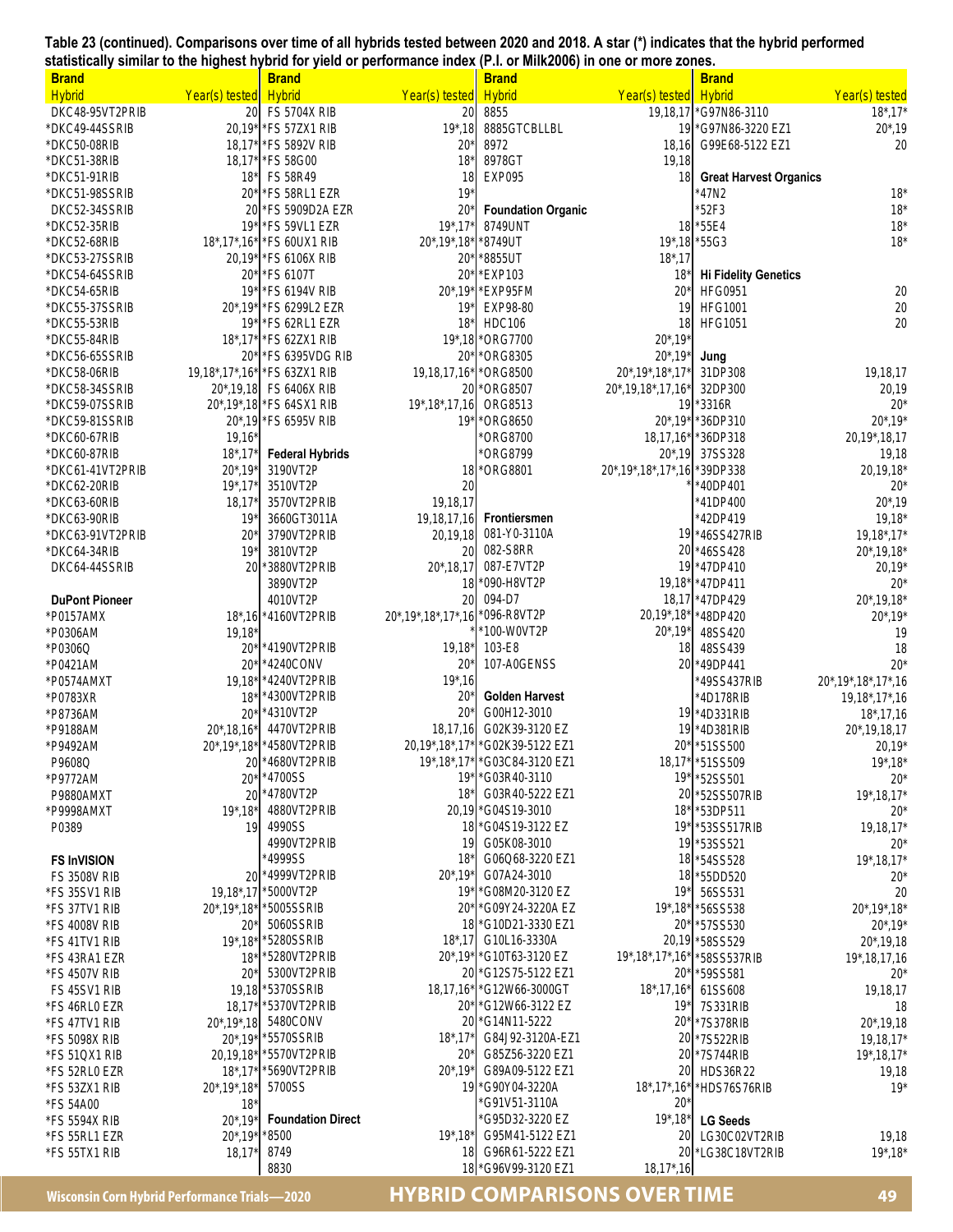**Table 23 (continued). Comparisons over time of all hybrids tested between 2020 and 2018. A star (\*) indicates that the hybrid performed statistically similar to the highest hybrid for yield or performance index (P.I. or Milk2006) in one or more zones.** 

| <b>Brand</b>                  |                                  | <b>Brand</b>                  |                                   | <b>Brand</b>                         |                          | <b>Brand</b>                     |                      |
|-------------------------------|----------------------------------|-------------------------------|-----------------------------------|--------------------------------------|--------------------------|----------------------------------|----------------------|
| <b>Hybrid</b>                 | Year(s) tested                   | <b>Hybrid</b>                 | Year(s) tested                    | <b>Hybrid</b>                        | Year(s) tested           | <b>Hybrid</b>                    | Year(s) tested       |
| LG42C63VT2RIB                 | 20,19                            | L2817(RIB)                    | 18                                | *LR 9804GENSSRIB                     | $18^*$ , $17^*$          | *NK1026-3330                     | $20*$                |
| *LG44C27VT2RIB                | $20^*$ , 19 $*$ , 18 $*$         | L2847                         |                                   | 18,17 * LR 9809 VT2 PRIB             |                          | 19*,18*,17 * NK1066-3122-EZ1     | $19,18*$             |
| *LG44C34-3110                 | $18*$                            | L2918VT2P                     | 19                                | LR 9811VT2PRIB                       | 18                       | *NK1082-3330A-EZ1                | $19*$                |
| *LG47C77VT2PRO                | $20^{\circ}$                     | L2937(3120EZ)                 | 18                                | LR 9882VT2PRIB                       | 18                       | *NK1082-5222A                    | $20*$                |
| *LG51C48VT2RIB                | $20,19*$                         | L3115                         | 18                                | LR 9886VT2PRIB                       | 19                       | NK1188-5122                      | 20                   |
| LG5370VT2RIB                  | 19,18                            | L3117                         | 18                                | *LR 9895VT2PRIB                      | $19^*$ , 18, 17*         | *NK1205-3120                     | $20^*$ , 19*         |
| *LG5375VT2RIB                 | 20,19*,18,16 *L3419VT2P          |                               | $19*$                             | LR 9897VT2PRIB*                      | $19^*$ , 18              | *NK1239-5122                     | $20*$                |
| *LG5410VT2RIB                 | 19*, 18, 17, 16* * L3537         |                               | $18*$                             | *LR 9903GENSSRIB                     | $19*$                    | *NK1284-3122-EZ1                 | $19*$                |
| *LG5465VT2RIB                 | 20,19*,18*,17*                   | *L3537-3220                   | $19*$                             | *LR 9905 VIP3220                     | $19*$                    | *NK1284-3220                     | $18*$                |
| *LG5494VT2RIB                 | $19^*$ , $18^*$ , $17^*$         | L3617VT2P(RIB)                | 19,18                             | LR 9907GENSSRIB                      | 18                       | *NK1460-3110                     | $19*$                |
| *LG5499STXRIB                 | $18,17^*$ , $16^*$               | *L4118VT2P(RIB)               | $19*$                             | LR 9910GENSSRIB                      | 18                       | *NK1460-5222                     | $20*$                |
| LG5499VT2RIB<br>*LG54C04      | 18                               | L4433(3122EZ)                 | 18<br>$18*$                       | *LR 9912GENSSRIB<br>*LR 9913 VIP3120 | $19*$ , 18<br>$19*$      | *NK8519-3220-EZ1<br>*NK8519-5222 | $19*$<br>$20*$       |
| *LG5505STXRIB                 | 20*,19* *L5217<br>19*,18* *L5350 |                               | $18,17*$                          | LR 9993GENSSRIB                      | 19                       | NK8618-3011A                     | 18                   |
| *LG5505VT2RIB                 | 20*,19,18 L5418                  |                               |                                   | 18 *LR 9995                          | $20,19*$                 | NK8618-3120A                     | 20                   |
| *LG5525VT2RIB                 |                                  | 19*,18* L5438-3010            | $19*$                             | VIP3220EZREF                         |                          | NK8881-3010A                     | $19^*$ , 18          |
| *LG5548STXRIB                 | 19,18*,17,16* L5516              |                               | $18,17^*$ , $16^*$                | LR 9996-3120                         |                          | 18 * NK8920-3120-EZ1             | $19,17*$             |
| *LG5565STXRIB                 |                                  | 18*,16* *L5519DGVT2P          | $19*$                             | LR 9999VT2PRIB                       | 18                       | NK8920-5122                      | 20                   |
| *LG5590VT2P                   |                                  | 19*,17 *L6047SSX              | $19*$                             | LR 99A09-3220                        | 19                       | *NK9175-3110A                    | $20^*$ , 19*         |
| *LG5606STXRIB                 | $18*$                            | L6838                         | 18                                |                                      |                          | NK9227-3220A-EZ1                 | $19^*$ , 18          |
| LG57C28VT2PRO                 | 18                               | L6918                         | 18                                | <b>Masters Choice</b>                |                          | NK9227-5222A                     | 20                   |
| *LG57C33STXRIB                | $20^*$ , 19                      | L6937                         | 18                                | *MC5790                              | $20^*$ , 19 $*$ , 18 $*$ | *NK9505-3110                     | $18*$                |
| LG57C97VT2PRO                 | 20                               | *L7236                        | $18,17*$                          | *MCT2552-3110                        | $19^*$ , $18^*$ , $17$   | NK9535-3220                      | 20,18                |
| *LG58C77VT2RIB                | $19^*$ , $18^*$                  | *LC-3017VT2P(RIB)             | $20,18^*$ , 17*                   | *MCT3393-3000GT                      | $19*$                    | *NK9610-3010                     | $19*$                |
| *LG59C66VT2RIB                | $20^*$ , 19 $*$ , 18 $*$         | LC-3048VT2P(RIB)              |                                   | 20,19 MCT3891GT                      | 19*, 18, 17, 16*         | *NK9653-5222                     | $20*$                |
| LG59C72VT2RIB                 |                                  | 20 *LC-3517VT2P(RIB)          | 20,19*,18*                        | *MCT4572 VIP3110                     | $18,17^*$ , 16           | *NK9738-3110                     | $18^*$ , $17^*$      |
| LG60C33VT2PRO                 |                                  | 19 *LC-3537-5222              | $20*$                             | *MCT4572-3010                        | 19'                      | NK9738-3220-EZ1                  | $19*$                |
| *LG60C47STXRIB                | 20*                              | *LC-3718DGVT2P                | 20*, 19*, 18*                     | *MCT4632 VIP3110                     | $18^*$ , $17^*$ , $16^*$ | NK9813-3000GT                    | 18                   |
| LG62C02STX                    |                                  | 18 *LC-4248SSX                | $20*$                             | MCT4934 VIP3111                      | 18                       | NK9852-3010                      | 18                   |
| *LG62C02VT2RIB                |                                  | 19*,18* LC-4248VT2P           | $19*$                             | *MCT5454-3111                        | 19*, 18*, 17*, 16*       | NK9930-3010                      | $19*$                |
| *LG62C35VT2RIB                |                                  | 20*,19 *LC-5217VT2P(RIB)      | $20^*$ , 19*                      | *MCT5851                             | 20*                      | NK9930-5122                      | $20*$                |
|                               |                                  | LC-5319SSX                    | $20^*$ , 19*                      | *MCT6552-3110                        |                          | 20*,19*,18 *NK9991-5122          | $20*$                |
| Latham                        |                                  | LC-5438CONV                   | $20*$                             |                                      |                          | NX10701-5122                     | $20*$                |
| 3755VT2PRO<br>*4517VT2PRO     | 18<br>$19*$                      | LC-5819SSX                    | 20<br>20                          | Munson<br>4417GT                     | 18                       | NX11003-5122<br>*NX11406-5222    | $20*$<br>$20*$       |
| 4692RR                        | 19                               | LC-7236-5222<br>LC351-20VT2P  | 20                                | *4821RR                              | $18*$                    |                                  |                      |
| *5495-3122EZR                 |                                  | 18*, 17*, 16 *LC413-20-3110   | $20^{\circ}$                      | *4830-3120EZ                         | 18'                      | <b>O'Brien Hybrids</b>           |                      |
| *5885VT2PRO                   | $18*$                            | LC431-20SSX                   | $20^{\circ}$                      | *5016VT2P                            | $18^*$ , 17, 16 $*$      | OB1101                           | 18                   |
| *6045VT2PRO                   | $18*$                            | *LC441-20VT2P                 | $20*$                             | 5204-3010                            | 18,17                    | OB1103                           | 20                   |
| 6143-3010A                    |                                  | 19 *LC484-20SSX               | $20*$                             | 5359-3110A                           |                          | 18,16 * OB1104                   | $18,16*$             |
| *6224-3120EZR                 |                                  | 18*,17* *LC533-20-5222        |                                   | 20* * 5456VT2P                       |                          | 18* * OB1105                     | $19^*$ , 16          |
| 6477VT2PRO                    |                                  | 18 *LC535-20GT                | $20*$                             | *5695VT2P                            | $18^*$ , $17^*$          | *OB1106                          | $19*$                |
| *EX103VT2PRO                  | $18*$                            | LC551-20SSX                   | 20                                | *5710VT2P                            | $18^*$ , $17^*$          | *OB1109                          | $20^*$ , 19 $*$ , 18 |
| *EX6355GT                     | $20*$                            | LC634-20SSX                   |                                   | 20 *6035VT2P                         | $18*$                    | OB1177                           | 20                   |
| *LH3695VT2PRO                 | $20,17*$                         |                               |                                   |                                      |                          | *OB1185                          | $20^*$ , 19 $*$      |
| *LH3937VT2PRO                 | $20^*$                           | <b>Legend Seeds</b>           |                                   | Mycogen                              |                          | *OB1188                          | $20*$                |
| *LH4242VT2PRO                 | 20,19*,18*,16*                   | *40J9192 VIP3110A             | $20*$                             | BMR10B27RA                           | 20                       | OBX1106                          | 18                   |
| *LH4375VT2PRO                 | $20^*$ , 19 $*$                  | JSC30J711                     |                                   | 18 * BMR97B37RA                      | $20^*$ , 19              | OBX1107                          | 18                   |
| LH4669SS                      | 20                               | <b>JSC40J684RR</b>            | 18                                | *F2F712                              | $19*$                    |                                  |                      |
| *LH4937VT2PRO                 | $20^{\circ}$                     | <b>JSC40J704RR</b>            | 18                                |                                      |                          | Organic                          |                      |
| <b>LH4989SS</b>               | 20                               | JSC47J086 VIP3220             | 19                                | <b>NK Brand</b>                      |                          | UW Check D                       | $18^*$ , $17^*$      |
| *LH5047VT2PRO                 | $20*$                            | JSC47J104-3122                |                                   | 18,17 N27P-3110A                     | $18^*$ , $17^*$ , $16^*$ | *UW Check D-HW                   | $18^*$ , $17^*$      |
| *LH5245VT2PRO                 | $20^*$ , 19 $*$                  | JSC47J9185 VIP3110            | 20                                | *N40L-3000GT<br>*NK0243-3120-EZ1     | $18^*$ , $17^*$ , $16^*$ | *UW Check E                      | $19*$                |
| LH5377VT2PRO                  | 20<br>$20*$                      | *JSC47J988-3120<br>LR 9004    | $18*$<br>20                       | NK0243-5122                          | $19*$<br>20              | *UW Check E-HW                   | $19*$<br>$19*$       |
| *LH5487VT2PRO<br>LH5517VT2PRO | 20                               | DC5122EZREF                   |                                   | NK0330-3120                          | $18*$                    | *UW Check F-HW<br>UW Check G     | $20*$                |
| <b>LH5589SS</b>               | 20                               | LR 9004GT                     | $19*$                             | *NK0440-3010                         | $18*$                    | 'UW Check H                      | $20*$                |
| *LH5742RR                     | 20*, 19*, 18*, 17                | LR 9008GENSSRIB               | 19                                | *NK0440-3122 EZ                      | $20^*$ , 19 $*$          |                                  |                      |
| *LH5965VT2PRO                 | $20^*$                           | LR 9100 Powercore             | 20                                | Refuge                               |                          | <b>PIP</b>                       |                      |
| *LH6175VT2PRO                 |                                  | 19*,16* *LR 9102-VIP3110      | $20*$                             | *NK0472-3110                         | 19'                      | 3888                             | 18                   |
| *LH6285VT2PRO                 |                                  | 20*,19*,18 *LR 9106 Powercore | $20*$                             | *NK0472-5222                         | $20^{\circ}$             | 4693                             | $18,16*$             |
| LH6529SS                      | 20                               | LR 9109 VIP3220A              | 20                                | *NK0602-3010                         | $18*$                    | 4796                             | 18,17                |
|                               |                                  | LR 94A01-3011A                | $19^*$ , $18^*$ , $17^*$ , $16^*$ | *NK0624-3220-EZ1                     | $19^*$ , $18^*$          | *4894                            | $18,17*$             |
| <b>Legacy Seeds</b>           |                                  | LR 9600GENSSRIB               |                                   | 18 *NK0624-5222                      | $20*$                    | 4897                             | 18                   |
| L2347VT2P(RIB)                |                                  | 19 * LR 9691VT2PRIB           | $18^*$ , $16^*$                   | NK0763-3010                          | 18                       | 5708(3220EZ)                     | $18*$                |
|                               |                                  | LR 9701GENSSRIB               | 19,18,16                          | NK0886-3120-EZ1                      | 19                       |                                  |                      |

## **50 HYBRID COMPARISONS OVER TIME Wisconsin Corn Hybrid Performance Trials—2020**  LR 9701GENSSRIB 19,18,16